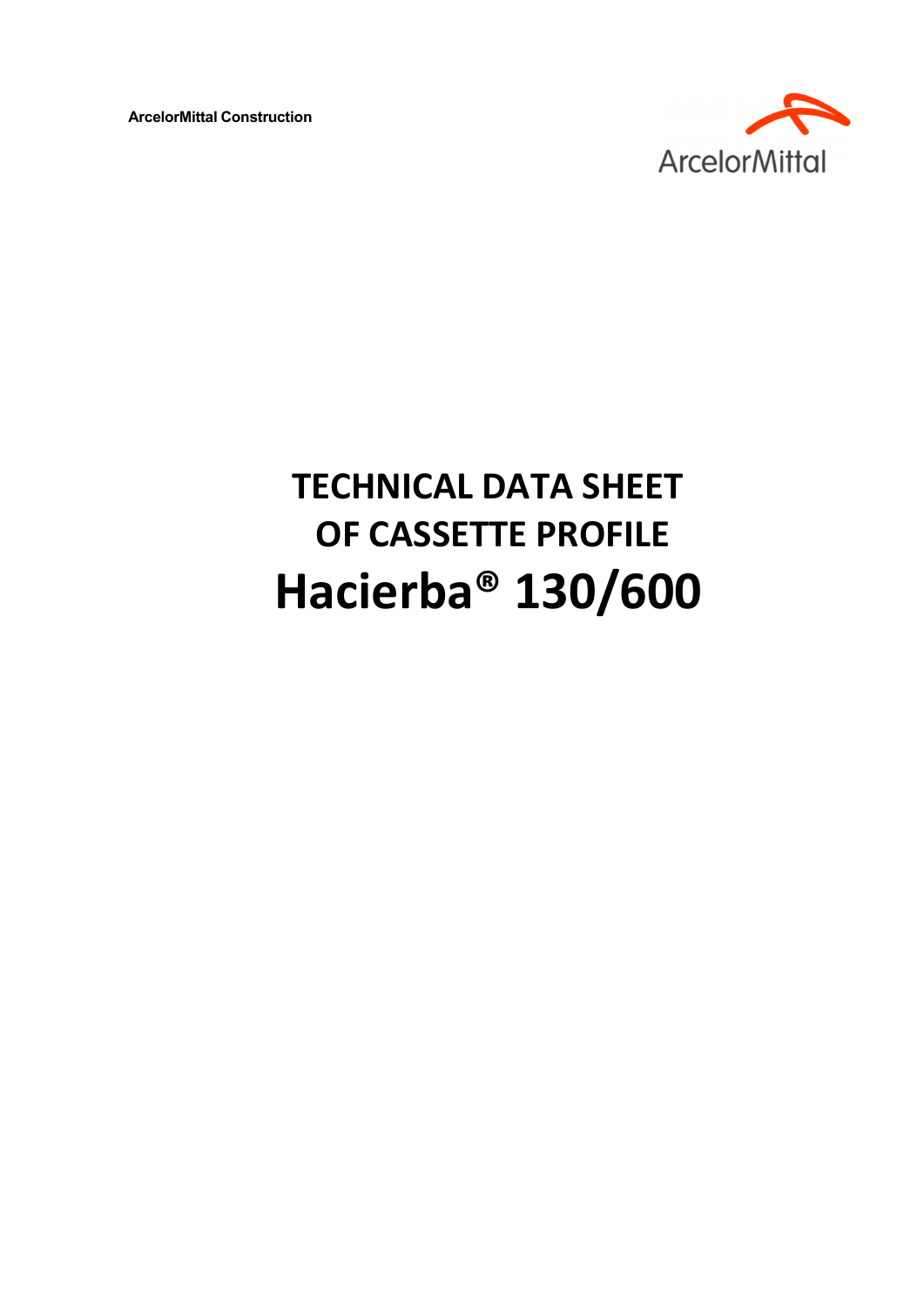

# **Hacierba® 130/600**



## **Technical parameters:**

| Coil width:                 | 1000 mm                                                              |
|-----------------------------|----------------------------------------------------------------------|
| Cassette width:             | 600 mm                                                               |
| Steel grade:                | S320GD, S350GD according to EN 10346                                 |
| Thickness:                  | 0.75; 0.88; 1.00; 1.25 mm according to EN 10143                      |
| Durability/Coating quality: | ZM 60, ZM80, ZM100, ZM120, ZM175, ZM275 and                          |
|                             | Z100, 140, 200, 225, 275, 350 according to EN 10346                  |
| Organic coating:            | Interieur (DU912, DU901), Hairplus, Hairultra, Hairflon, Keyron,     |
|                             | Hairexcel, Sinea, (or acc. to Material guide), according to EN 10169 |
| Max. length:                | 12 <sub>m</sub>                                                      |
| Min. length:                | 2 <sub>m</sub>                                                       |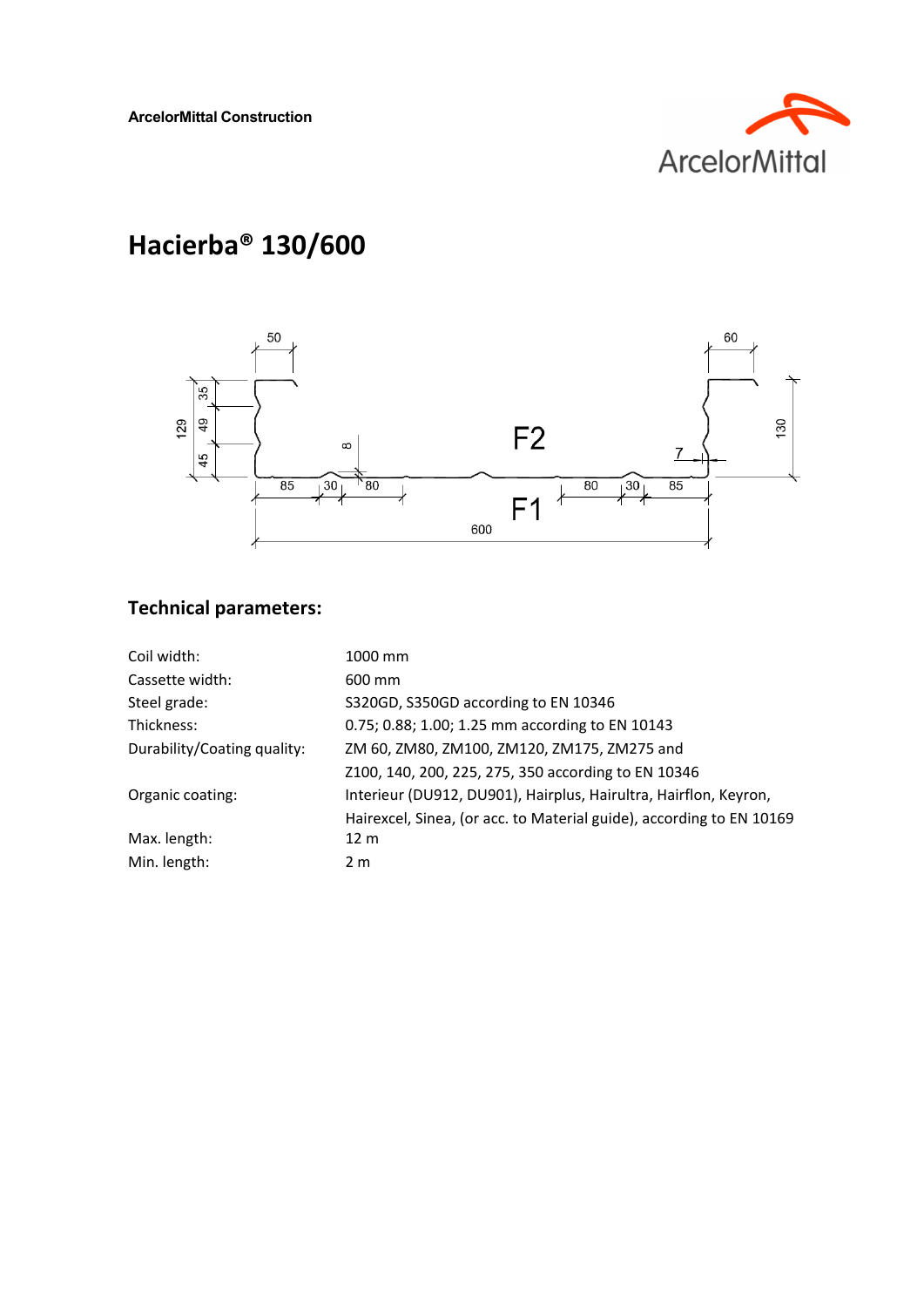**ArcelorMittal Construction** 



### **Liner tray design tables**

The design tables for ArcelorMittal Construction liner tray profiles C130, C150 and C160 were based on tests carried out at the Technical University of Košice (2/2014). The authors of the tables are given below. Both the test and the tables were made according to the Eurocode 3, Part 1.3.

The tables may be used in any country where the Eurocodes were accepted with the recommended values of the partial safety factors for resistance.

Prague, 24.3.2014

Summin

Prof.Ing.Jiří Studnička, DrSc.



Ing.Michal Jandera, Ph.D.

Department of Steel and Timber Structures

Faculty of Civil Engineering

Czech Technical University in Prague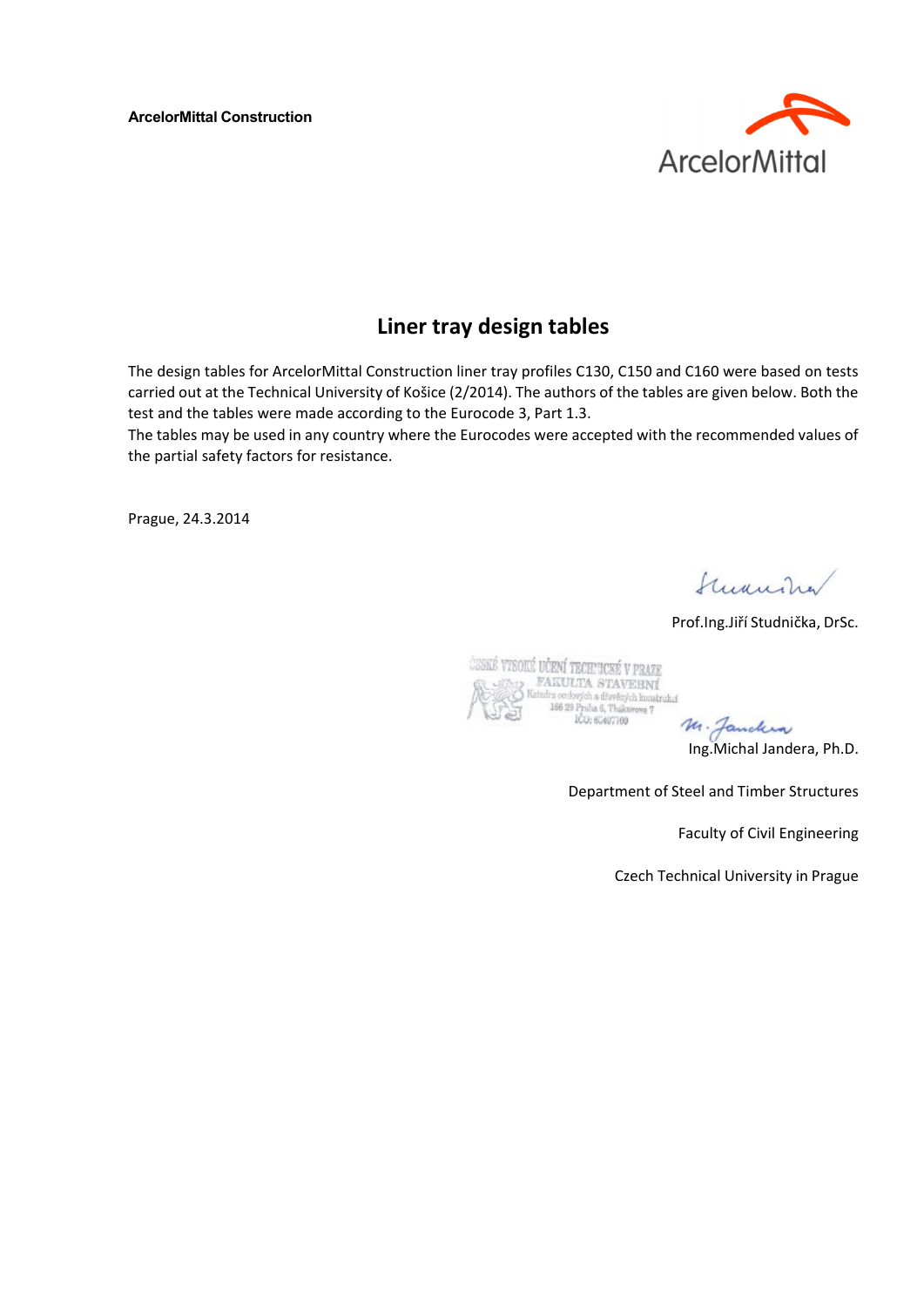

#### **Design principles for the ArcelorMittal Construction liner tray profiles**

This short description gives the information for the use of design tables for ArcelorMittal Construction liner trays, estimated according to the Eurocode EN 1993‐1‐3.

The design tables give the maximum loads for the particular liner tray profile and span. The profile is considered as simply supported member uniformly loaded in the direction normal to the wall surface.

| Thickness | Limit      | Span (m) - Support width: 80mm / 80mm |  |  |  |  |  |  |                                                                                |  |  |  |  |  |  |  |
|-----------|------------|---------------------------------------|--|--|--|--|--|--|--------------------------------------------------------------------------------|--|--|--|--|--|--|--|
|           | states     |                                       |  |  |  |  |  |  | 5,00   5,25   5,50   5,75   6,00   6,25   6,50   6,75   7,00                   |  |  |  |  |  |  |  |
|           | <b>ULS</b> |                                       |  |  |  |  |  |  | 1,60   1,52   1,45   1,39   1,33   1,28   1,23   1,16   1,08                   |  |  |  |  |  |  |  |
|           | SLS_PD     |                                       |  |  |  |  |  |  | $1,20$   $1,14$   $1,09$   $1,04$   $1,00$   $0,96$   $0,91$   $0,84$   $0,78$ |  |  |  |  |  |  |  |
| 0,75      | 200        |                                       |  |  |  |  |  |  | 1,59   1,37   1,20   1,05   0,92   0,81   0,72   0,65   0,58                   |  |  |  |  |  |  |  |
|           | 150        |                                       |  |  |  |  |  |  | 2,12 1,83 1,59 1,40 1,23 1,09 0,97 0,86 0,77                                   |  |  |  |  |  |  |  |

The presentation of the design table is as shown below:

| Thickness: | Nominal thickness of the steel profiles.                                                                           |
|------------|--------------------------------------------------------------------------------------------------------------------|
| <b>ULS</b> | Resistance of the profile (in $kN/m2$ ) in the Ultimate limit state.                                               |
| SLS PD     | Elastic behavior limit (in $kN/m^2$ ) in the Serviceability limit state (SLS).                                     |
| 200        | Load (in $kN/m^2$ ) corresponding to deflection $L/200$ in the Serviceability limit state, where L<br>is the span. |
| 150        | Load (in $kN/m2$ ) corresponding to deflection $L/150$ in the Serviceability limit state.                          |

The design tables are based on the liner tray tests. Considering the test conditions, the followings additional restrictions must be satisfied in the structural design and for the application.

#### **Restrictions and additional conditions for the liner tray design tables:**

- o Minimal bearing length at the support is 80 mm.
- o The adjoining liner trays are connected by mechanical fasteners JT2 3H 5,5x25 V16 through their webs. The spacing between the fasteners is 400 mm along the length of the profile and at 20 mm distance from the wide flange.
- o The narrow flange is connected to the outer trapezoidal sheeting by mechanical fasteners JT2 6H 5,5x25 V16 of spacing not exceeding 414 mm. - If bigger spacing is allowed, the bending capacity reduction  $\beta_b$  (according to the Eurocode EN 1993-1-3 section 10.2.2.2 (1)) must be used for the case of positive external pressure (narrow flanges in compression).
- $\circ$  The connection of the liner tray profile to the profile supporting structure must be designed and verified as well.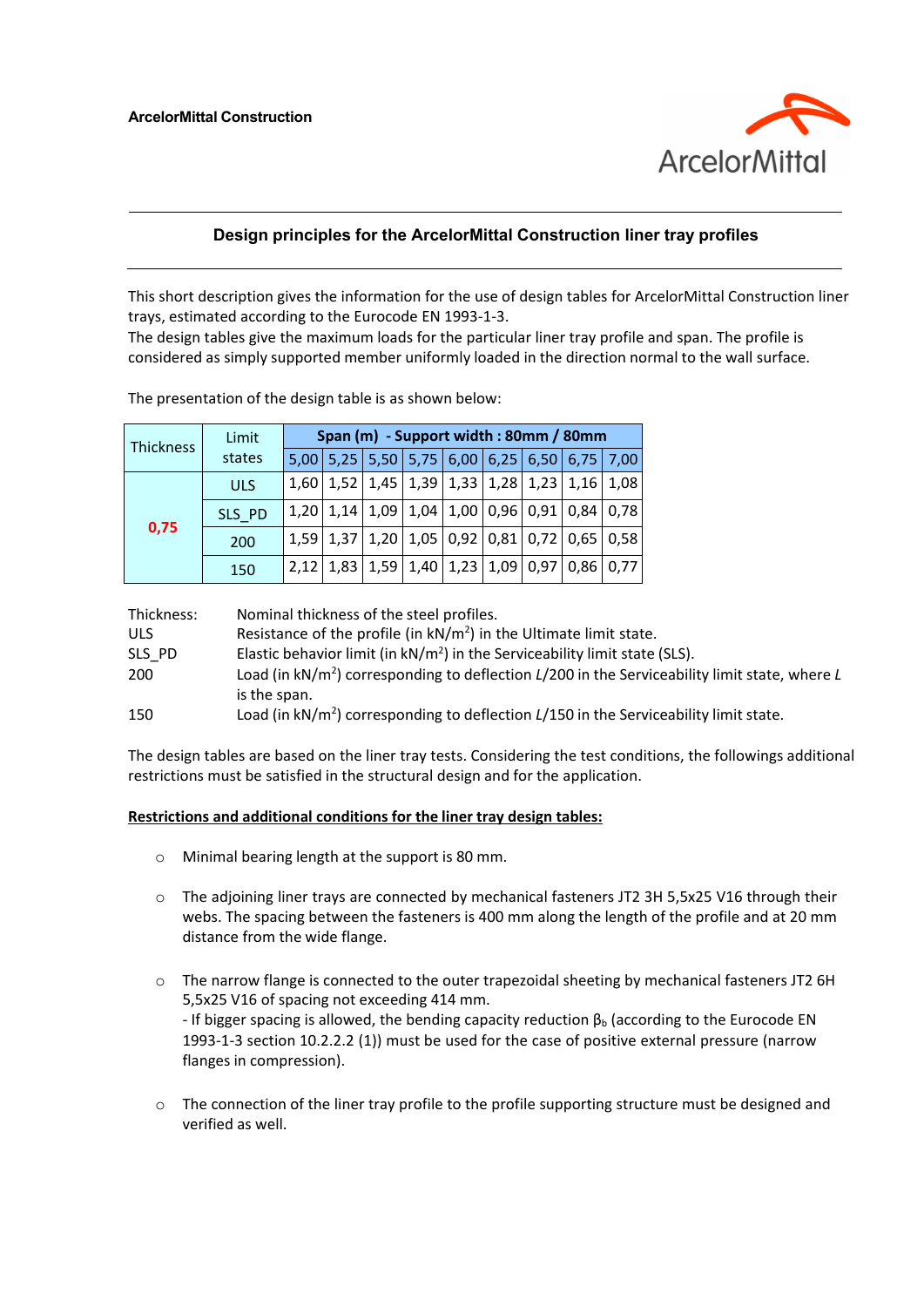

#### **Example project data:**

- Liner tray Hacierba 150/600
- Steel S320GD
- $-$  Span  $L = 6$  m
- End support bearing length:  $b_{End}$  = 80 mm
- Deflection limit: *L*/200
- Spacing between the fasteners connection the outer trapezoidal sheeting to the narrow flange *s1*=350 mm

Two load cases of the wind pressure are used in the example. The nominal value of the positive external pressure is  $w_k = 0.5$  kN/m<sup>2</sup> resp. 0,6 kN/m<sup>2</sup> for the case of negative external pressure. The partial safety factor for the load is  $\gamma_{\rm Q}$  = 1,5.

a) Positive external wind pressure (narrow flanges in compression) The table of the profile Hacierba 150, positive pressure, steel grade S320GD is given below:

| <b>Thickness</b> | Limit      | <b>Span</b> | Ultimate limit state verification:<br>$q_{Ed} = w_k$ . $\gamma_Q = 0.5 \cdot 1.5 = 0.75$ kN/m <sup>2</sup>                  |
|------------------|------------|-------------|-----------------------------------------------------------------------------------------------------------------------------|
|                  | states     | 6,00        | $q_{Rd (ULS)} = 1.33$ kN/m <sup>2</sup> $\ge$ q <sub>Ed</sub> = 0.75 kN/m <sup>2</sup><br>Satisfied                         |
| 0,75             | <b>ULS</b> | 1,33        |                                                                                                                             |
|                  | SLS PD     | 1,00        | Serviceability limit state verification (criteria of both elastic behavior and<br>deflection limit must be always checked): |
|                  | 200        | 0,92        | $q_{Rk(SLS PD)} = 1,00 \text{ kN/m}^2 \geq q_{Ek} = 0,50 \text{ kN/m}^2$<br>Satisfied                                       |
|                  | 150        | 1,23        | $q_{Rk(200)} = 0.92$ kN/m <sup>2</sup> $\ge$ q <sub>Ek</sub> = 0.50 kN/m <sup>2</sup><br>Satisfied                          |

b) Negative external wind pressure (wide flange in compression)

The table of the profile Hacierba 150, negative pressure, steel grade S320GD is given below:

| <b>Thickness</b> | Limit      | <b>Span</b> | Utimate limit state verification:<br>$q_{Ed} = w_k \cdot \gamma_Q = 0.6 \cdot 1.5 = 0.9 \text{ kN/m}^2$          |
|------------------|------------|-------------|------------------------------------------------------------------------------------------------------------------|
|                  | states     | 6,00        | $q_{Rd (ULS)} = 1.07$ kN/m <sup>2</sup> $\ge$ q <sub>Ed</sub> = 0.90 kN/m <sup>2</sup><br>Satisfied              |
| 0,75             | <b>ULS</b> | 1,07        |                                                                                                                  |
|                  | SLS PD     | 0,77        | Serviceability limit state verification (criteria of both elastic behavior and                                   |
|                  | 200        | 0,61        | deflection limit must be always checked):<br>$q_{Rk(SLS PD)} = 0.77 kN/m^2 \ge q_{Ek} = 0.6 kN/m^2$<br>Satisfied |
|                  | 150        | 0,82        | $q_{Rk(200)} = 0.61 \text{ kN/m}^2 \geq q_{Ek} = 0.6 \text{ kN/m}^2$<br>Satisfied                                |

The verification of the profile Hacierba 150/600, t=0,75 mm is satisfied. The connection of the liner tray profile tothe primary structure must be designed as well.